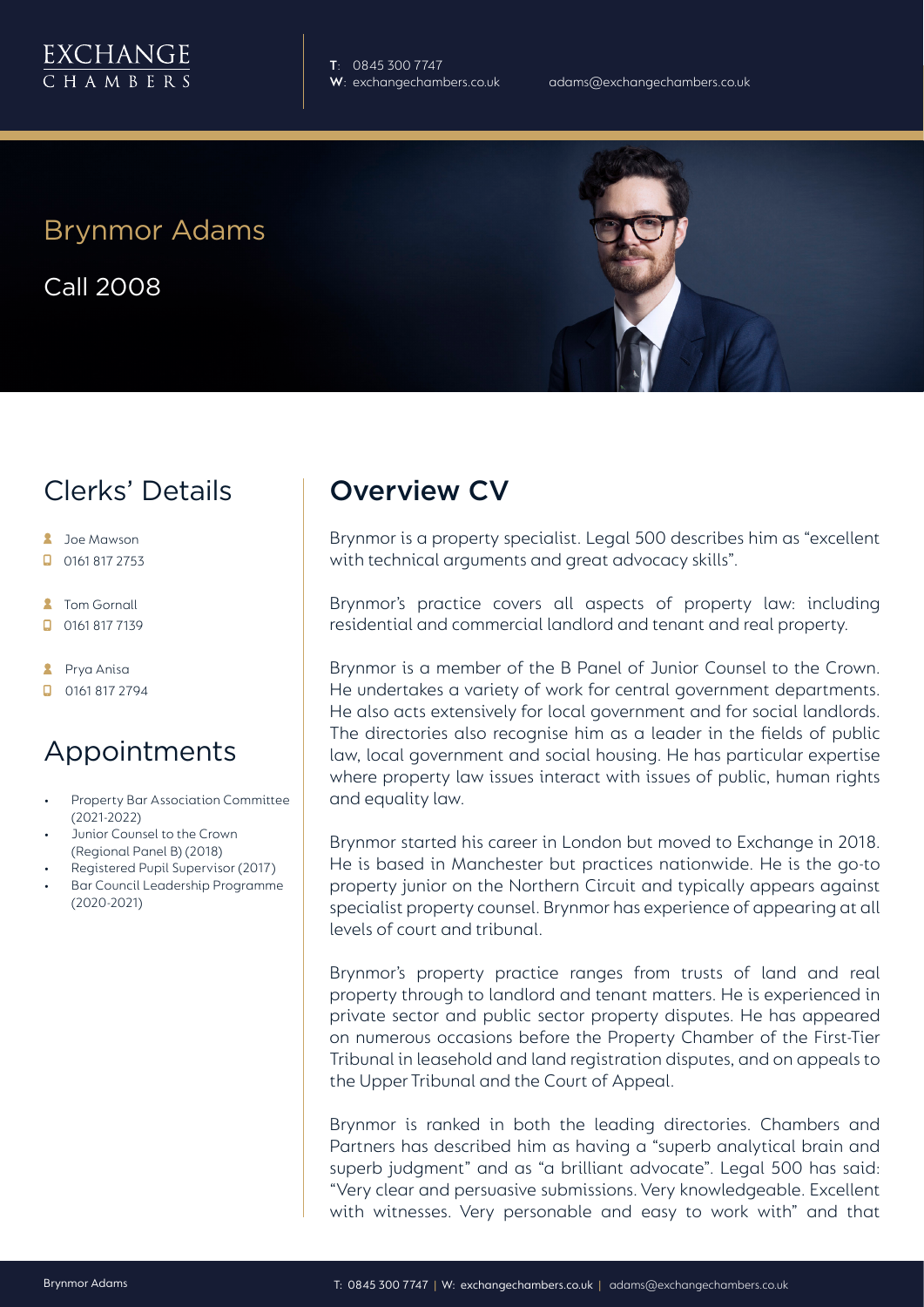"Brynmor has a highly analytical mind and an ability to get to the nub of a thorny and difficult issue very quickly. Ever popular with clients due to his unflappable and common sense approach, he is sterling advocate whose presence reassures clients and Judges alike".

Brynmor is a committee member of the Property Bar Association [https://www.propertybar. org.uk/about-us] and of the Manchester Business and Property Courts Property Sub-Forum. He has helped to develop the Social Housing Law Association in the North [https://shla. org.uk/about/shla-north]

# Recommendations

"He's a technical master when it comes to advice." "He is an enthusiastic and sound advocate and a pleasure to work with."

"He is great in housing disputes and has the necessary experience and expertise. He provides the right advice and gives the client confidence." **Chambers and Partners 2022**

"He has a superb analytical brain and superb judgement, and he's very reasonable. He has huge, in-depth knowledge of social housing." "He has a fantastic understanding of housing law and social landlords." **Chambers and Partners 2021**

"A brilliant advocate." "Clients find him very reassuring and he thoroughly understands the world of social landlords and registered providers." **Chambers and Partners 2020**

"Very smart and very capable." "He is knowledgeable and can present well in court." **Chambers and Partners 2019**

"Displays maturity beyond his call and is always incredibly thorough and well prepared." "He is brilliant on his feet and good at technical arguments." **Chambers and Partners 2018**

"His ability to read a document and pull it apart is way beyond his years." "He achieves fantastic results and offers incredibly sound advice." **Chambers and Partners 2017**

"A rising star who has already appeared in a significant High Court appeal. He is noted for his successful representation of local authorities in fraudulent subletting cases." **Chambers and Partners 2016**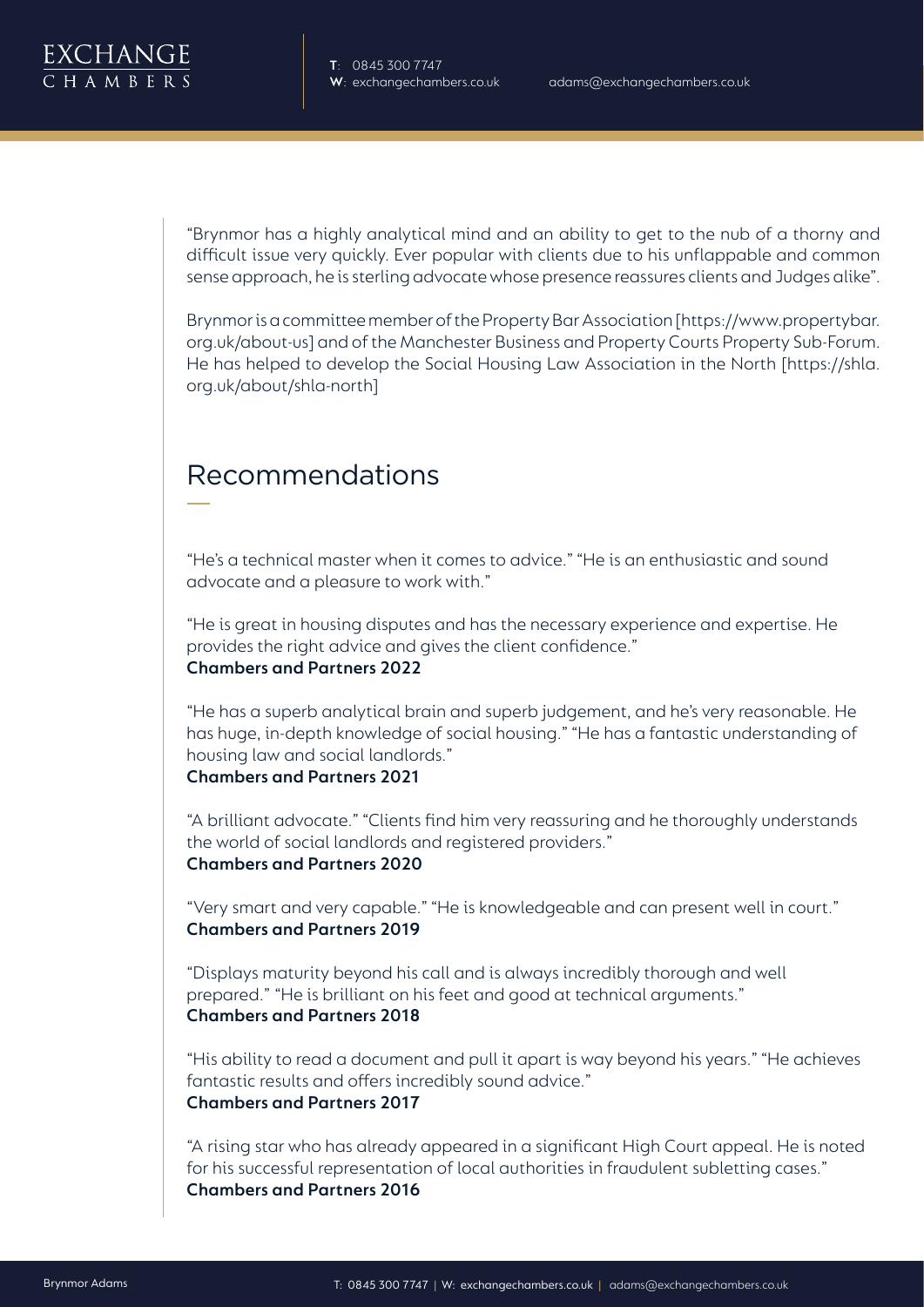"Excellent with technical arguments and great advocacy skills." **The Legal 500 2022**

"Very clear and persuasive submissions. Very knowledgeable. Excellent with witnesses. Very personable and easy to work with.'

"Brynmor has a highly analytical mind and an ability to get to the nub of a thorny and difficult issue very quickly. Ever popular with clients due to his unflappable and common sense approach, he is sterling advocate whose presence reassures clients and Judges alike. Additionally, his drafting skills are widely called upon, whether to draft policies and procedures or tenancy agreements. He is often the first port of call."

"Ever popular with clients due to his unflappable and common sense approach, he is sterling advocate whose presence reassures clients and Judges alike." **The Legal 500 2021**

"Technically able, robust and thorough."

"Particularly experienced acting for local authorities." **The Legal 500 2020**

"Incredibly knowledgeable, with a robust approach to cases." **The Legal 500 2018/19**

"A very astute, confident advocate." **The Legal 500 2017**

"Really able to think around the problem." **The Legal 500 2016**